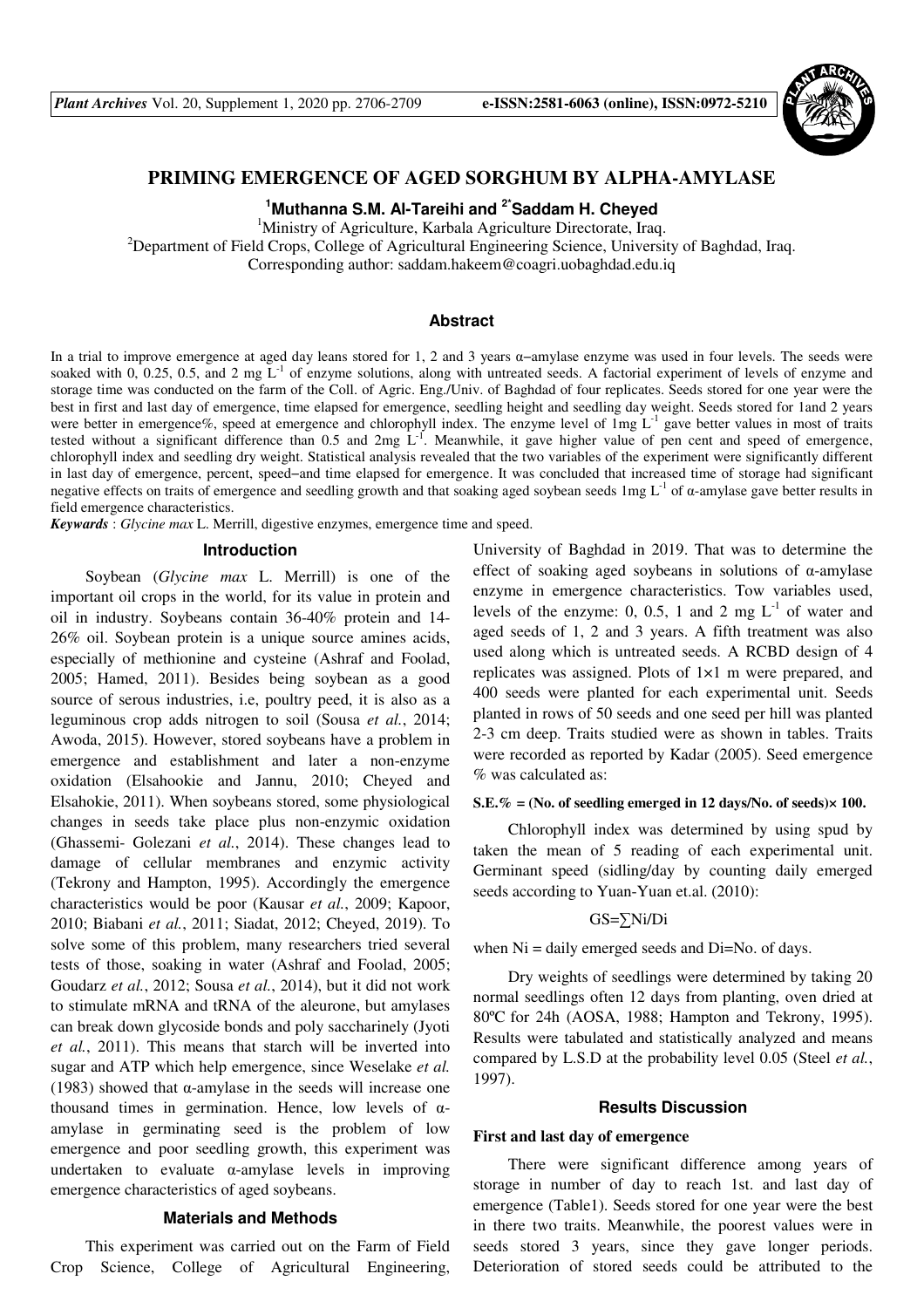negative effect of storage temperature and humidity (Biabani *et al.*, 2011). Soybeans are so sensitive to poor storage, at causes senescence (Kapilan, 2015). Data of same Table show that levels of α-amylase were significant in these traits. The treatment of soaking in  $1mg L<sup>-1</sup>$  of enzyme was the best by taking the shortest time to reach final day of emergence (7.3 day), while the two controls (soaking in water and untreated seeds) gave the longest time without a significant difference between them. At the same times the treatment of  $1mg L<sup>-1</sup>$  for seeds stored and 2 years gave significantly shortest time.

# **Time elapsed for emergence**

Table 2 shows significant difference among  $\alpha$ -amylase levels, time of storage and their interaction in elapsed time for emergence. Soybeans stored for one year gave shortest time for emergence (3.96 days). Soybeans stored for 3years gave longest time for emergence (5.08days). The treatment of lmg  $L^{-1}$  of α-amylase gave shorter time for emergence (3.92), and 0.5 and 2 mg  $L^{-1}$  came after. However, soybeans soaked with water and those untreated were similar in time of emergence (4.92 and 5.0 days), respectively. Table 2 also shows that soybeans soaked with water and stored for 2 years elapsed longer time to emerge.

### **Emergence %**

Data of Table 2 show that soybeans stored for 1 and 2 years did not differ significantly in emergence%, while those stored for 3 year gave the lowest percent. This could be attributed to speed of emergence (Table3). Long stored seeds suffer deterioration of amylase, proteolase, phospholipases and phytase (Tekrony *et al.*, 1989). Poor storage condition negatively affect DNA and rRNA, and permeability of membranes (McDonald, 1999). The level of 1mg  $L^{-1}$  of  $\alpha$ amylase gave higher percent of emergence, meanwhile, the soaked seeds in water and untreated seeds gave similar value of low emergence and did not differ with those of 0.25 and  $0.5$ mg L<sup>-1</sup> α-amylase treatments. Alpha–amylase encourage conversion of starch into sugar and ATP (Jyoti *et al.*, 2011). However, the best value of emergence percent was obtained from treatment of  $1mg L^{-1}$  α-amylase on seeds stored for one and two years.

# **Speed of emergence**

Results of speed of emergence are shown in Table 3, soybeans stored for 1 and 2 years gave better value as compared to those stored 3 years. There difference are related to value of other traits shown in Tables 1 and 2. Soybeans soaked in 1mg  $L^{-1}$  α-amylase gave higher value in speed of emergence  $(21.57 \text{ seedling day}^{-1})$ , while both control treatments gave the lowest. Cheyed (2019) found that seed give lower number of days to emergence will give speedy emergence. According to interactions, the combination treatment of  $1mg L^{-1} \alpha$ -amylase and storage for 1 and 2 years gave the speediest emergence.

# **Chlorophyll index**

Table 3 shows that chlorophyll index of seedling was different among several treatments. Soybeans stored for 1 and 2 years gave higher chlorophyll indices without significant difference between the two treatments (41.2 and 39.9 Spad), while those stored for three years gave 32.9 Spad. Meanwhile, the treatment of  $1mg L^{-1}$  α-amylase gave the best value of chlorophyll index (40.38 Spad), but it was not different than of 0.25 mg  $L^{-1}$  treatment. The higher value of chlorophyll index could be related to the speed of emergence which gave seedlings longer time to capture more sunlight.

### **Seedling height**

Table 4 shows results of seedling heights and there were significant differences among enzyme level treatments and time of storage. Stored seeds for one and two years gave higher seedling heights, while those stored for three years gave the lowest. The low value of seeds stored for three years in thought to be related to speed of emergence and the first and last day of emergence shown in Tables 1 and 3. Long storage is negatively associated with high deterioration of enzyme activities and hormones in the seeds. This also could affect the speed of seed imbibition when soaked and when planted and irrigated. Cheyed (2019) found that wheat kernels stored for different periods gave lower value of seed viability and week seedling.

Table 4 shows also that treatment of 0.5 mg  $L^{-1}$  of  $\alpha$ amylase gave higher seedling height but it did not differ from 0.25 and 1.0 mg  $L^{-1}$  enzyme treatments. Meanwhile, treatment of 3 mg  $L^{-1}$  enzyme and the two controls did not differ in this trait, and gave lower seedling heights. Alphaamylase treatments as compared to both controls were different. This positive effect of this enzyme shows that it encouraged seedling growth, and this was with agreement with what was found by Alrawi and Cheyed (2018).

#### **Seedling dry weight**

Table4 shows that soybeans stored for one year gave the highs value of seedling weight (2.5 mg/seedling), while those stored three years gave lowest values (2.1 mg). This could be attributed to seedling height and accumulation of carbohydrate due to high chlorophyll in the seedling. The treatment of 1 mg  $L^{-1}$  enzyme gave heavier seedling dry weight as compared to all other value. It gave 2.60 mg seedling<sup>-1</sup>, while of both control treatments gave the lower value, low amylase in the seed cause poor emergence and less seedling dry weight, which was due to low biochemical activities in the seedling through growing stage (Wesetlake *et al.*, 1983), at that would be negatively reflected on low growth and less dry weight.

It was concluded from this data that  $\alpha$ –amylase has positive effect on deteriorated seeds to emerge and grow, especially the level of 1 mg  $L^{-1}$ . Time of storage deteriorate seed biochemical reactions, and causes poor emergence and low emergence characteristics.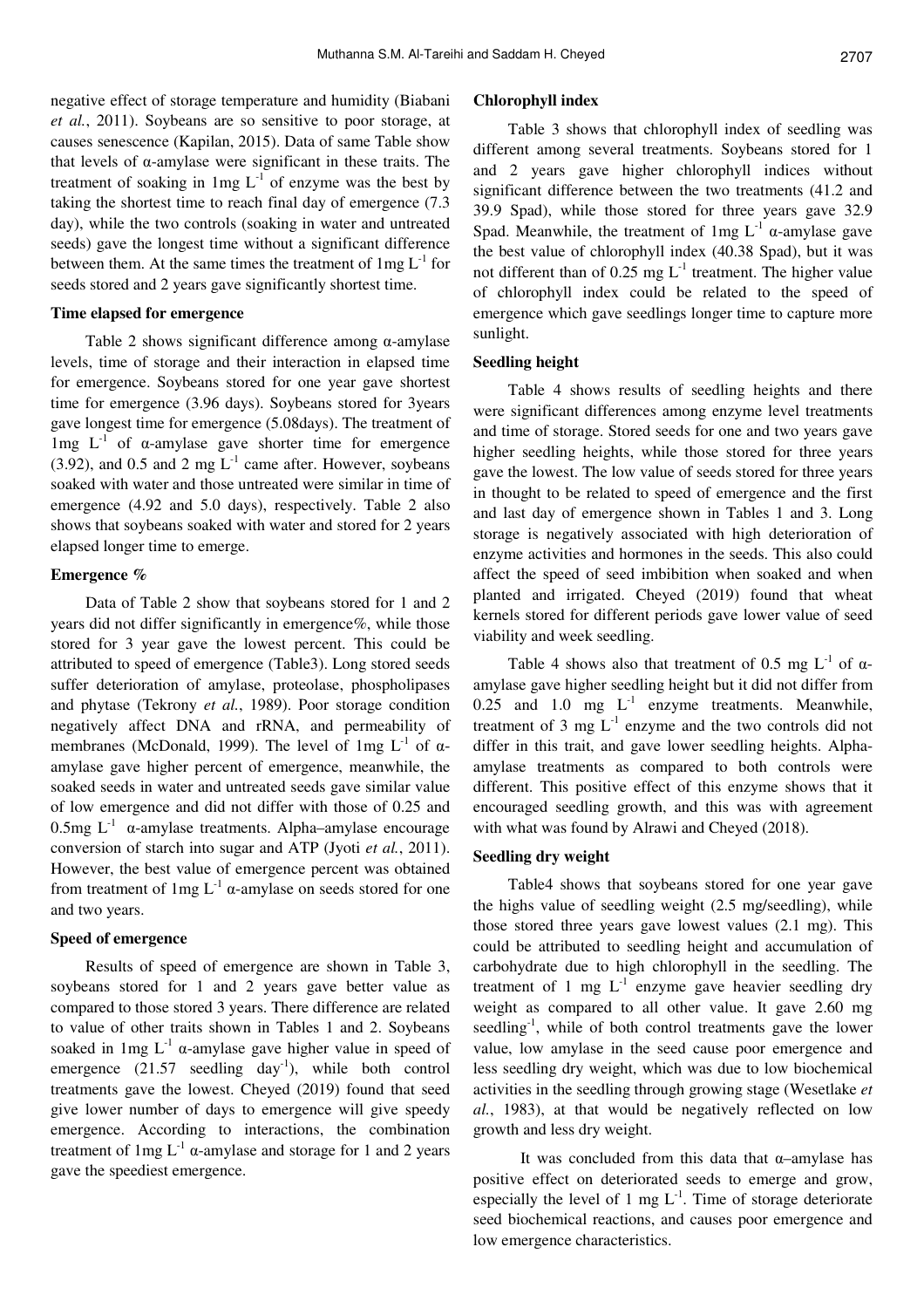|                       | First day of emergence (day) | Last day of emergence (day) |      |             |                       |      |      |             |
|-----------------------|------------------------------|-----------------------------|------|-------------|-----------------------|------|------|-------------|
| $\alpha$ -amylase (mg | Period storage (year)        |                             |      | <b>Mean</b> | Period storage (year) |      |      | <b>Mean</b> |
| $T^{-1}$              |                              |                             |      |             |                       |      |      |             |
| Dry seed              | 5.00                         | 3.50                        | 3.25 | 3.92        | 10.00                 | 8.75 | 7.75 | 8.83        |
|                       | 4.50                         | 3.25                        | 3.00 | 3.58        | 9.50                  | 8.75 | 7.50 | 8.58        |
| 0.25                  | 4.00                         | 3.25                        | 3.25 | 3.50        | 9.50                  | 7.50 | 7.00 | 8.00        |
| 0.50                  | 4.00                         | 3.75                        | 3.50 | 3.75        | 8.75                  | 8.00 | 7.25 | 8.00        |
| 1.00                  | 4.25                         | 3.00                        | 3.00 | 3.41        | 9.50                  | 6.25 | 6.25 | 7.33        |
| 2.00                  | 2.00                         | 4.25                        | 3.25 | 3.58        | 9.25                  | 7.25 | 7.75 | 7.92        |
| LSD $5\%$             |                              | N.S                         |      | N.S         |                       | 0.78 |      | 0.45        |
| <b>Mean</b>           | 4.33                         | 3.33                        | 2.21 |             | 9.42                  | 7.75 | 7.17 |             |
| LSD $5\%$             | 0.26                         |                             |      |             | 0.31                  |      |      |             |

**Table 1 :** Effect of soaking by α-amylase and period storage on the first day of emergence (day) and last emergence (day)

**Table 2 :** Effect of soaking by α-amylase and period storage on the time of emergence (day) and field emergence (day)

|                       | Time of emergence (day) | Field emergence $(\% )$ |      |                       |      |      |             |      |
|-----------------------|-------------------------|-------------------------|------|-----------------------|------|------|-------------|------|
| $\alpha$ -amylase (mg |                         | Period storage (year)   |      | Period storage (year) |      |      | <b>Mean</b> |      |
| $-1$                  |                         |                         |      |                       | 3    |      |             |      |
| Dry seed              | 5.00                    | 5.25                    | 4.50 | 4.92                  | 13.2 | 60.3 | 72.1        | 48.5 |
| $\mathbf{0}$          | 5.00                    | 5.50                    | 4.50 | 5.00                  | 14.7 | 60.3 | 66.2        | 47.1 |
| 0.25                  | 5.50                    | 4.25                    | 3.75 | 4.50                  | 17.6 | 76.5 | 67.6        | 53.9 |
| 0.50                  | 4.75                    | 4.25                    | 3.75 | 4.25                  | 17.6 | 67.6 | 75.0        | 53.4 |
| 1.00                  | 5.25                    | 3.25                    | 3.25 | 3.92                  | 19.1 | 97.1 | 98.5        | 71.6 |
| 2.00                  | 5.00                    | 4.00                    | 3.00 | 4.33                  | 26.5 | 88.2 | 73.5        | 62.7 |
| LSD $5\%$             | 0.94                    |                         |      | 0.54                  | 12.5 |      |             | 7.2  |
| <b>Mean</b>           | 5.08                    | 4.41                    | 3.96 |                       | 18.1 | 75.0 | 75.5        |      |
| LSD $5\%$             | 0.38                    |                         |      |                       |      |      |             |      |

**Table 3 :** Effect of soaking by α-amylase and period storage on the on speed of emergence and chlorophyll index.

|                       | Speed of emergence (seedling day <sup>-1</sup> ) | <b>Chlorophyll index (Spad)</b> |       |             |                       |       |       |             |
|-----------------------|--------------------------------------------------|---------------------------------|-------|-------------|-----------------------|-------|-------|-------------|
| $\alpha$ -amylase (mg | Period storage (year)                            |                                 |       | <b>Mean</b> | Period storage (year) |       |       | <b>Mean</b> |
| $\mathbf{L}^{4}$      | 3                                                |                                 |       |             | 3                     | 2     |       |             |
| Dry seed              | 2.65                                             | 11.57                           | 16.32 | 10.18       | 30.28                 | 33.88 | 39.20 | 34.45       |
|                       | 2.99                                             | 11.41                           | 14.93 | 9.78        | 31.75                 | 41.18 | 41.58 | 38.17       |
| 0.25                  | 3.24                                             | 17.87                           | 18.38 | 13.16       | 34.90                 | 40.73 | 40.75 | 38.79       |
| 0.50                  | 3.82                                             | 16.10                           | 21.18 | 13.70       | 32.75                 | 40.55 | 41.62 | 38.31       |
| 1.00                  | 3.68                                             | 30.27                           | 30.76 | 21.57       | 33.80                 | 43.35 | 43.98 | 40.38       |
| 2.00                  | 5.39                                             | 22.72                           | 18.38 | 15.50       | 34.03                 | 40.05 | 40.40 | 38.16       |
| LSD $5\%$             | 4.61                                             |                                 |       | 2.66        | N.S                   |       |       | 1.87        |
| <b>Mean</b>           | 3.63                                             | 18.32                           | 19.99 |             | 32.92                 | 39.95 | 41.25 |             |
| $LSD$ 5%              | 1.88                                             |                                 |       |             | 1.32                  |       |       |             |

**Table 4 :** Effect of soaking by α-amylase and period storage on the on height seedling (cm) and dray weight of seedling (mg)

|                   |      | Height seedling (cm)  |      | Dray weight of seedling (mg) |                       |             |      |      |
|-------------------|------|-----------------------|------|------------------------------|-----------------------|-------------|------|------|
| $\alpha$ -amylase |      | Period storage (year) |      | Mean                         | Period storage (year) | <b>Mean</b> |      |      |
| $(mg L-1)$        |      |                       |      |                              |                       |             |      |      |
| Dry seed          | 5.08 | 6.25                  | 6.58 | 5.96                         | 1.92                  | 2.50        | 2.30 | 2.24 |
| $\bf{0}$          | 5.35 | 5.50                  | 6.53 | 5.79                         | 1.97                  | 2.23        | 2.50 | 2.32 |
| 0.25              | 5.18 | 6.68                  | 7.13 | 6.32                         | 2.20                  | 2.26        | 2.46 | 2.31 |
| 0.50              | 5.38 | 6.95                  | 7.13 | 6.48                         | 2.31                  | 2.35        | 2.46 | 2.38 |
| 1.00              | 5.30 | 6.18                  | 7.25 | 6.24                         | 2.25                  | 2.59        | 2.96 | 2.60 |
| 2.00              | 5.08 | 6.13                  | 6.05 | 5.75                         | 2.22                  | 2.36        | 2.40 | 2.33 |
| LSD 5%            | N.S  |                       |      | 0.43                         | N.S                   |             |      | 0.19 |
| <b>Mean</b>       | 5.23 | 6.28                  | 6.78 |                              | 2.15                  | 2.38        | 2.52 |      |
| LSD $5\%$         | 0.31 |                       |      |                              | 0.13                  |             |      |      |